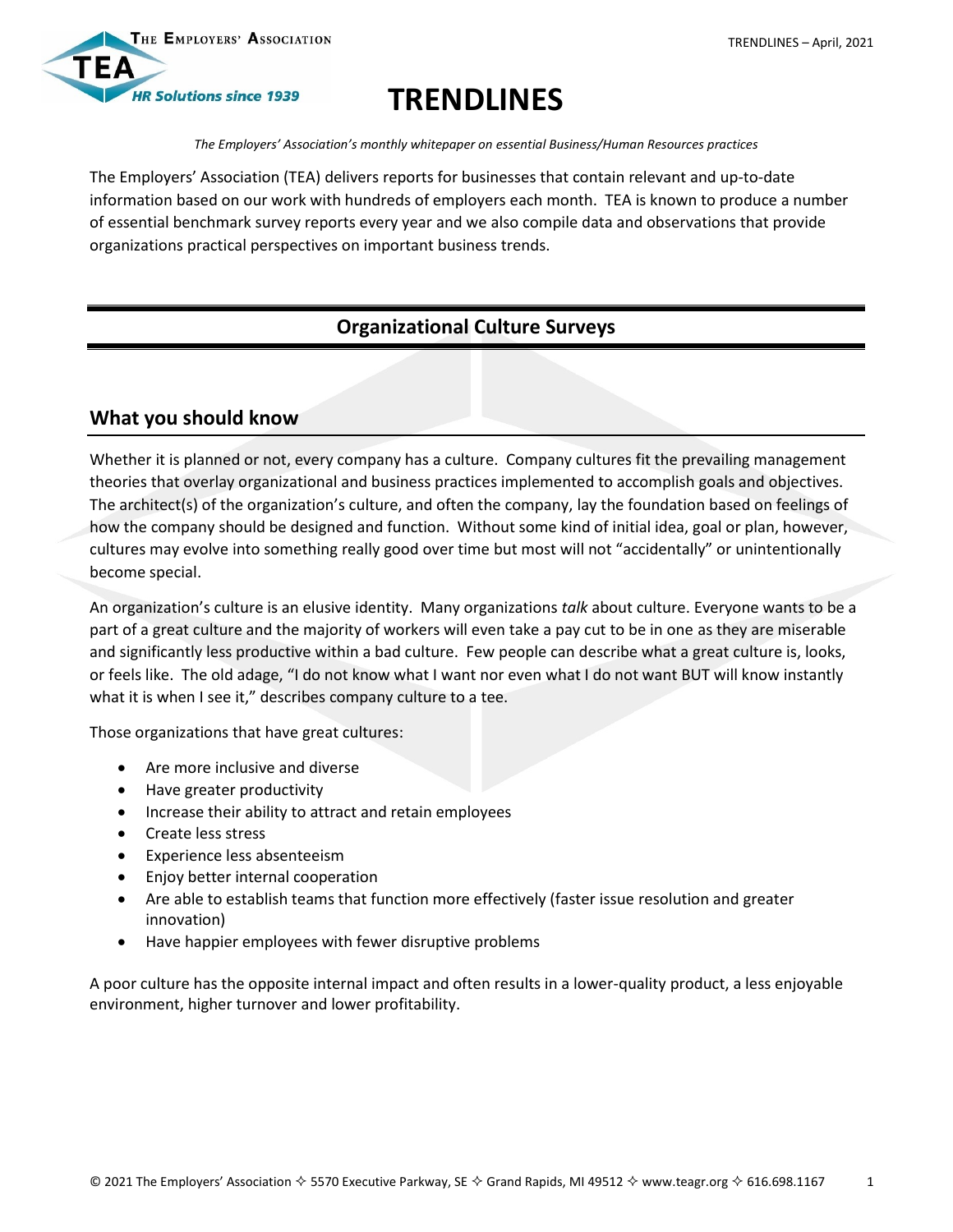#### **What we know**

Cultures are unique to each and every company – there are no two exactly alike. Each has usually been shaped by a variety of factors including (but not limited to) key leaders' ideas, ideals, and visions, the company's history, industry, geographic location, employee diversity, suppliers, customers, business experiences and management perspective. What makes a culture great for one company will not necessarily produce the same results within another – experimentation, hiring the right people and communicating transparently all contribute to making an organization culturally great – all the parts contributing to the sum of the whole.

John Donne in his book **No Man is an Island** appropriately states that "No man is an island entire of itself; every man is a piece of the continent, a part of the main." There are certain characteristics, though, that are central to all great organizational cultures. Characteristics, that when applied to any existing culture, will significantly move a culture towards what is considered great without losing its uniqueness or its own identity.

Results from over 40 years of TEA's Employee Engagement/Opinion Surveys, show that employees identify many of the qualities of a great culture when asked, "Please tell us what you like most about your employment." They identify very specific components of great cultures that mirror what other research has found.

Studies in The Harvard Business Review, Small Business Association of Michigan, and INC magazine have found:

- **87%** of organizations cite Culture and Employee Engagement as their top challenges.
- **90%** of Executives feel culture is important while only **15%** feel theirs is where it needs to be.
- **67%** of employees, changing jobs, would take a pay cut to work for a company with a great culture.
- There is an increase in productivity of up to **70%** when companies move to an inclusive, great culture.
- High belonging (a component of a great culture) was linked to a **56%** increase in job performance.
- Improving culture provides a **50%** drop in turnover risk and reduction in sick days by **75%**.

### **What it means**

A business's culture can be improved from an "OK culture" to a "great culture" but defining a company's culture can feel like a daunting task. Leadership sometimes **perceives** that modifying and improving culture is a time, resource, and money consuming initiative that makes little difference – a self-defeating perception that short circuits the attempts to change culture before it begins. While there is no single "best way" to modify an organization's culture, two components exist to make a culture shift possible. In most instances, the key is identifying what the current culture is – where you are – before trying to become something different. Clearly understanding what currently exists enables organizations to focus on possible changes and creating a plan for change. By assessing specific components of the existing culture THEN identifying what type of culture a company wants and making recommendations for change, a path can be charted that will ultimately lead to success. Without establishing both a starting point AND a target, organizations cannot know when they are making progress or when they might be close to arriving at their destination.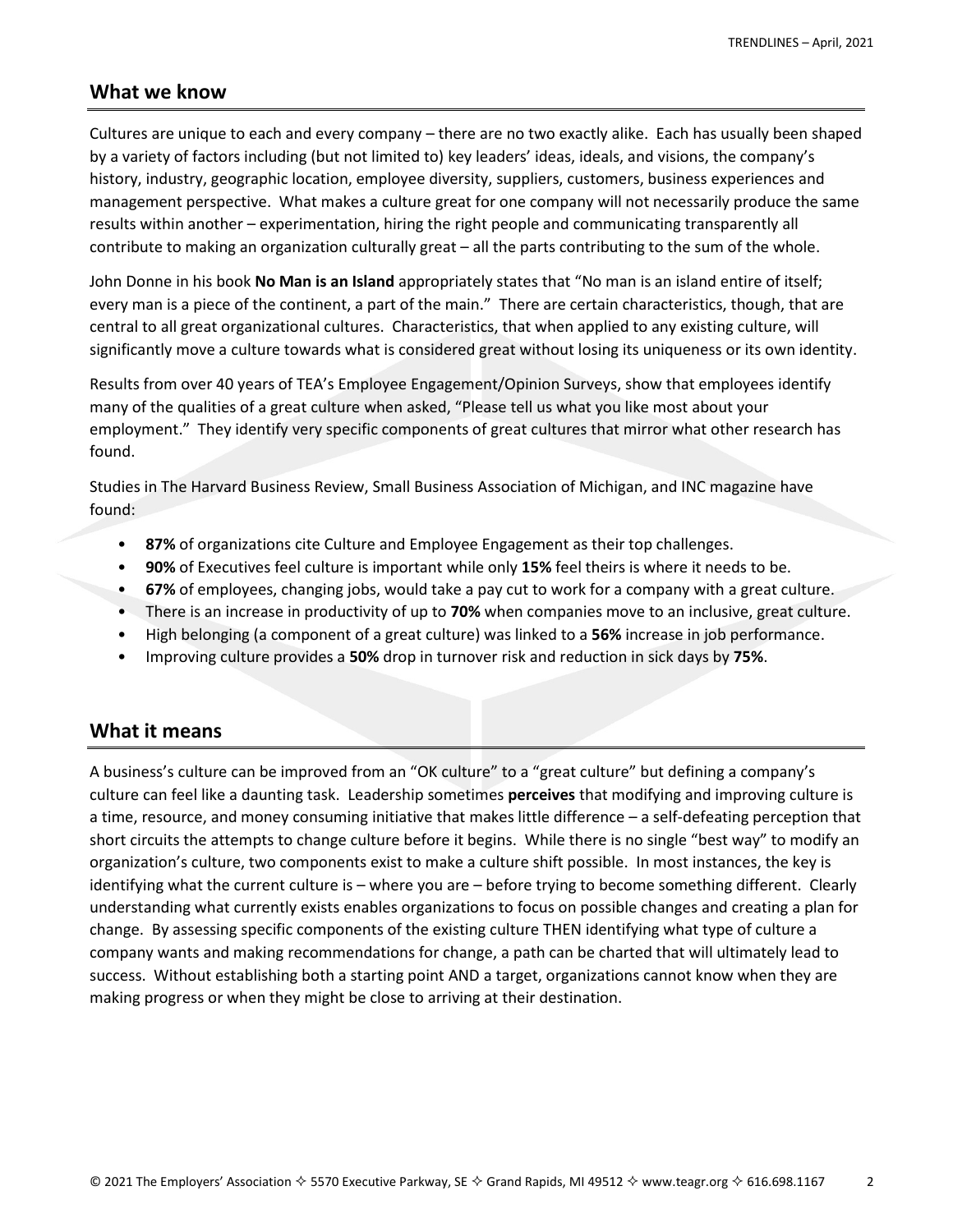Multiple research papers show that the following components and values are critical within any great culture. This is not a comprehensive list, however these are several of the most cited characteristics.

- **Corporate Mission, Vision, and Values Statements** These should be clear, concise (i.e. short) and easily stated, remembered, and demonstrated by leadership and the employees.
- **Employee Freedom/Independence** An employee's ability to do their job independently with as little management "interference" as possible – as long as they meet their goals.
- **Individual ability to make a contribution** People want to feel that the job they are doing has importance and value to the company and themselves.
- **Employees feel like part of a family** Many people spend more time at work than they spend with their family and friends so they want (and need) to have a family feeling at work.
- **ALL are given the right to fail** Knowing that one can make a mistake without major repercussions (as long as the same mistake is not made twice) increases creativity, shortens schedules, and increases productivity – all final goals of a great culture.
- **Stakeholders receive validation/recognition for work well done** Providing ongoing feedback so employees know how they are doing (on a regular basis) allows them to feel appreciated and safe (not going to lose their job) **as well as providing correction/clarification for work that is not up to standards**.

Engaging in an Organizational Culture Survey and applying the recognized great culture components, it is possible to identify **WHAT**:

- **Is** the current organization's culture
- **Is not** what is missing from the current culture
- **Employees Want** Employees can identify what components are critical
- **Can be** what the final culture can look like and the measurable benefits

### **What you can do**

Moving to an excellent culture does not need to be overwhelming to produce significantly positive results BUT until the actual culture is identified and measured, leaders may not align on advancing it to something better. Organizational Culture Surveys play an important part in changing a culture by defining the current status so that an understanding can be formulated specifying what a new culture might look like. In addition, those choosing not to establish goals and objectives may not fail BUT will never fully enjoy success. Those preferring to focus on the process used to drive activities rather than the results expected from the utilization of sound business practices may create short-term change but rarely experience long-term (OR long-lasting) rewards.

Making the transition from an existing culture (that may have existed and evolved over the years) to a more effective (efficient, productive, inclusive, and engaged) culture can be accomplished without significant issues, stress, or complexity IF the following guidelines and suggestions are considered when changing a company culture:

- A commitment from leadership to the assessment, evaluation, implementation, and living out the change recommendations. Without management's commitment and support, little lasting change will occur
- An effective and targeted Organizational Culture Survey is conducted to identify perceived areas of concern. A good survey will define the current culture, establish a base line to measure against, and identify the missing components of a great culture
- Based on the findings of the Cultural Survey, clearly describe the culture as it exists today